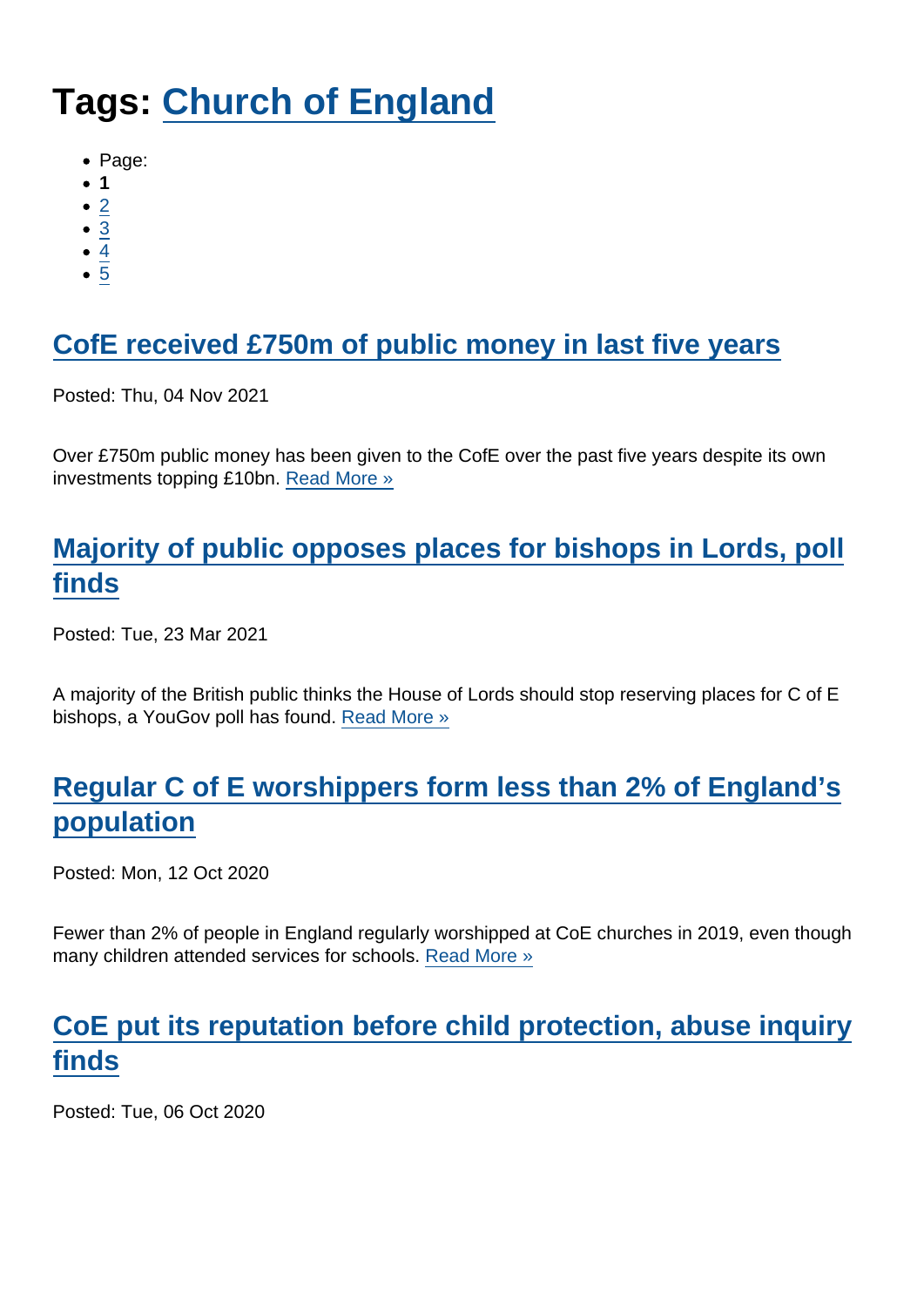The Church of England failed to take action to deal with child abuse as it prioritised defending its reputation, an inquiry has found. [Read More »](https://www.secularism.org.uk/news/2020/10/coe-put-its-reputation-before-child-protection-abuse-inquiry-finds)

[End C of E bishops' entitlement to sit in Lords, says report](https://www.secularism.org.uk/news/2020/02/end-c-of-e-bishops-entitlement-to-sit-in-lords-says-report)

Posted: Tue, 25 Feb 2020

The automatic right granted to 26 C of E bishops to sit in the House of Lords should be repealed, according to a new report. [Read More »](https://www.secularism.org.uk/news/2020/02/end-c-of-e-bishops-entitlement-to-sit-in-lords-says-report)

## [Bill to end bishops' automatic right to sit in Lords introduced](https://www.secularism.org.uk/news/2020/01/bill-to-end-bishops-automatic-right-to-sit-in-lords-introduced)

Posted: Wed, 29 Jan 2020

A bill to end bishops' automatic right to sit in the House of Lords, which the NSS helped to draft, has been introduced to parliament. [Read More »](https://www.secularism.org.uk/news/2020/01/bill-to-end-bishops-automatic-right-to-sit-in-lords-introduced)

## [New archbishop blocked attempt to let CoE accept same-sex](https://www.secularism.org.uk/news/2019/12/new-archbishop-blocked-attempt-to-let-coe-accept-same-sex-marriage) [marriage](https://www.secularism.org.uk/news/2019/12/new-archbishop-blocked-attempt-to-let-coe-accept-same-sex-marriage)

Posted: Wed, 18 Dec 2019

The NSS has said the appointment of the new archbishop of York has highlighted the case for disestablishing the Church of England. [Read More »](https://www.secularism.org.uk/news/2019/12/new-archbishop-blocked-attempt-to-let-coe-accept-same-sex-marriage)

## [NSS criticises council for giving church £40k amid local](https://www.secularism.org.uk/news/2019/09/nss-criticises-council-for-giving-church-40k-amid-local-opposition) [opposition](https://www.secularism.org.uk/news/2019/09/nss-criticises-council-for-giving-church-40k-amid-local-opposition)

Posted: Fri, 20 Sep 2019

The NSS has criticised a Dorset town council for spending £40,000 on church repairs despite the Church of England's significant wealth. [Read More »](https://www.secularism.org.uk/news/2019/09/nss-criticises-council-for-giving-church-40k-amid-local-opposition)

#### [Just 12% of Brits are affiliated to C of E, major survey reveals](https://www.secularism.org.uk/news/2019/07/just-12-percent-of-brits-are-affiliated-to-c-of-e-major-survey-reveals)

Posted: Thu, 11 Jul 2019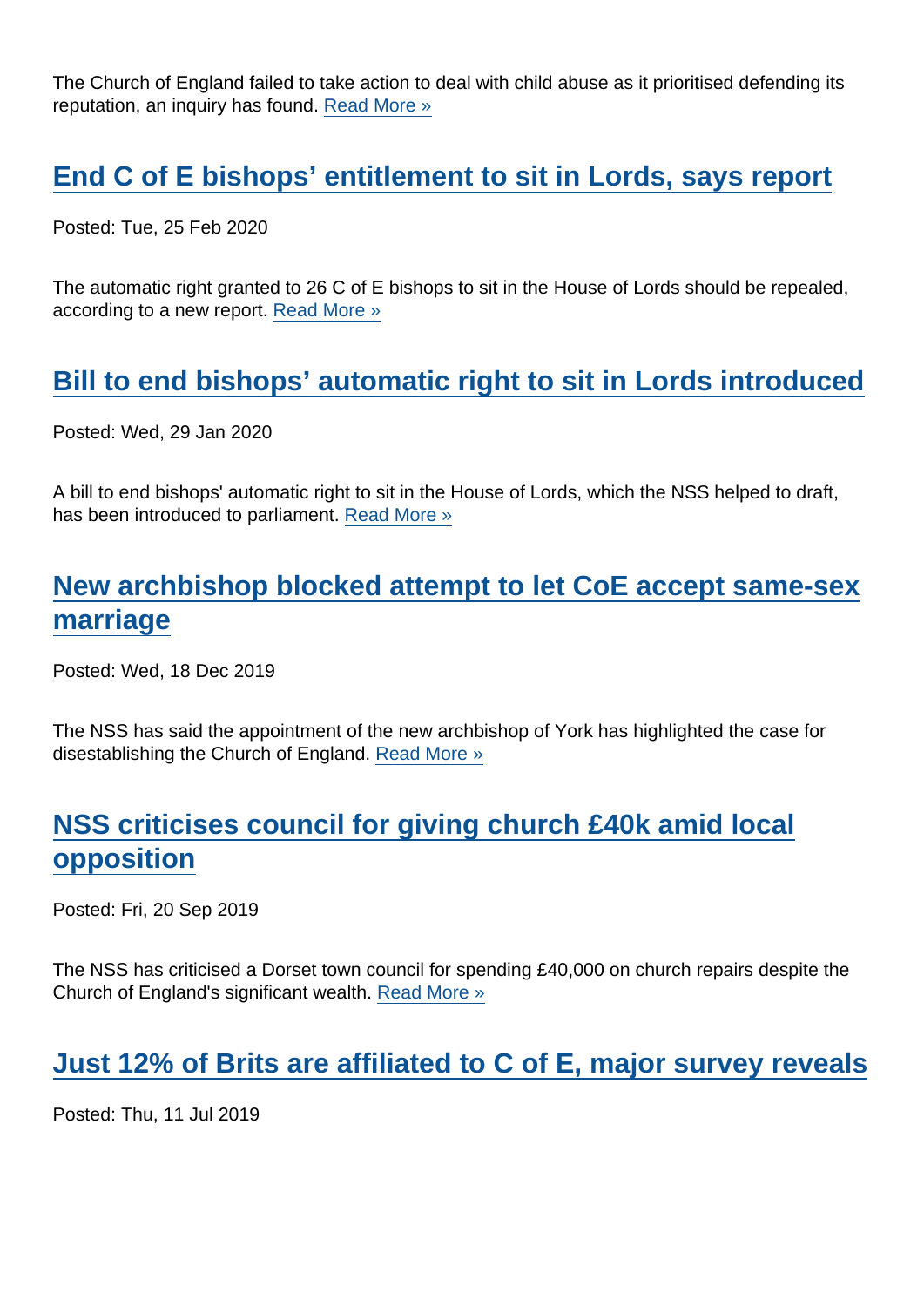The NSS has called for a "serious rethink" of religion's public role amid a significant decline in affiliation to the Church of England. [Read More »](https://www.secularism.org.uk/news/2019/07/just-12-percent-of-brits-are-affiliated-to-c-of-e-major-survey-reveals)

#### [Anglican archbishops severely criticised at abuse inquiry](https://www.secularism.org.uk/news/2019/07/anglican-archbishops-severely-criticised-at-abuse-inquiry)

Posted: Thu, 04 Jul 2019

Senior Church of England figures including the archbishops of Canterbury and York have faced severe criticism at the IICSA inquiry. [Read More »](https://www.secularism.org.uk/news/2019/07/anglican-archbishops-severely-criticised-at-abuse-inquiry)

#### [Mandatory reporting laws needed to protect children, say](https://www.secularism.org.uk/news/2019/06/mandatory-reporting-laws-needed-to-protect-children-say-clerical-abuse-survivors) [clerical abuse survivors](https://www.secularism.org.uk/news/2019/06/mandatory-reporting-laws-needed-to-protect-children-say-clerical-abuse-survivors)

Posted: Thu, 20 Jun 2019

The clerical abuse survivors' group MACSAS has warned that children will remain at risk until mandatory reporting laws are introduced. [Read More »](https://www.secularism.org.uk/news/2019/06/mandatory-reporting-laws-needed-to-protect-children-say-clerical-abuse-survivors)

## [Bishop helps scupper amendment to let CoE allow same-sex](https://www.secularism.org.uk/news/2019/02/bishop-helps-scupper-amendment-to-let-coe-allow-same-sex-marriage) [marriage](https://www.secularism.org.uk/news/2019/02/bishop-helps-scupper-amendment-to-let-coe-allow-same-sex-marriage)

Posted: Thu, 07 Feb 2019

An amendment that would make it easier for the C of E to allow same-sex marriage has been withdrawn amid opposition from a bishop. [Read More »](https://www.secularism.org.uk/news/2019/02/bishop-helps-scupper-amendment-to-let-coe-allow-same-sex-marriage)

# [Just a third of public supports royal ties with CoE, NSS poll](https://www.secularism.org.uk/news/2019/01/just-a-third-of-public-supports-royal-ties-with-coe-nss-poll-finds1) [finds](https://www.secularism.org.uk/news/2019/01/just-a-third-of-public-supports-royal-ties-with-coe-nss-poll-finds1)

Posted: Fri, 04 Jan 2019

Only a third of the UK public thinks the monarchy's ties to the C of E should remain intact, according to a poll conducted for the NSS. [Read More »](https://www.secularism.org.uk/news/2019/01/just-a-third-of-public-supports-royal-ties-with-coe-nss-poll-finds1)

#### [Welby's political interventions seen as inappropriate, poll](https://www.secularism.org.uk/news/2019/01/welbys-political-interventions-seen-as-inappropriate-poll-finds) [finds](https://www.secularism.org.uk/news/2019/01/welbys-political-interventions-seen-as-inappropriate-poll-finds)

Posted: Wed, 02 Jan 2019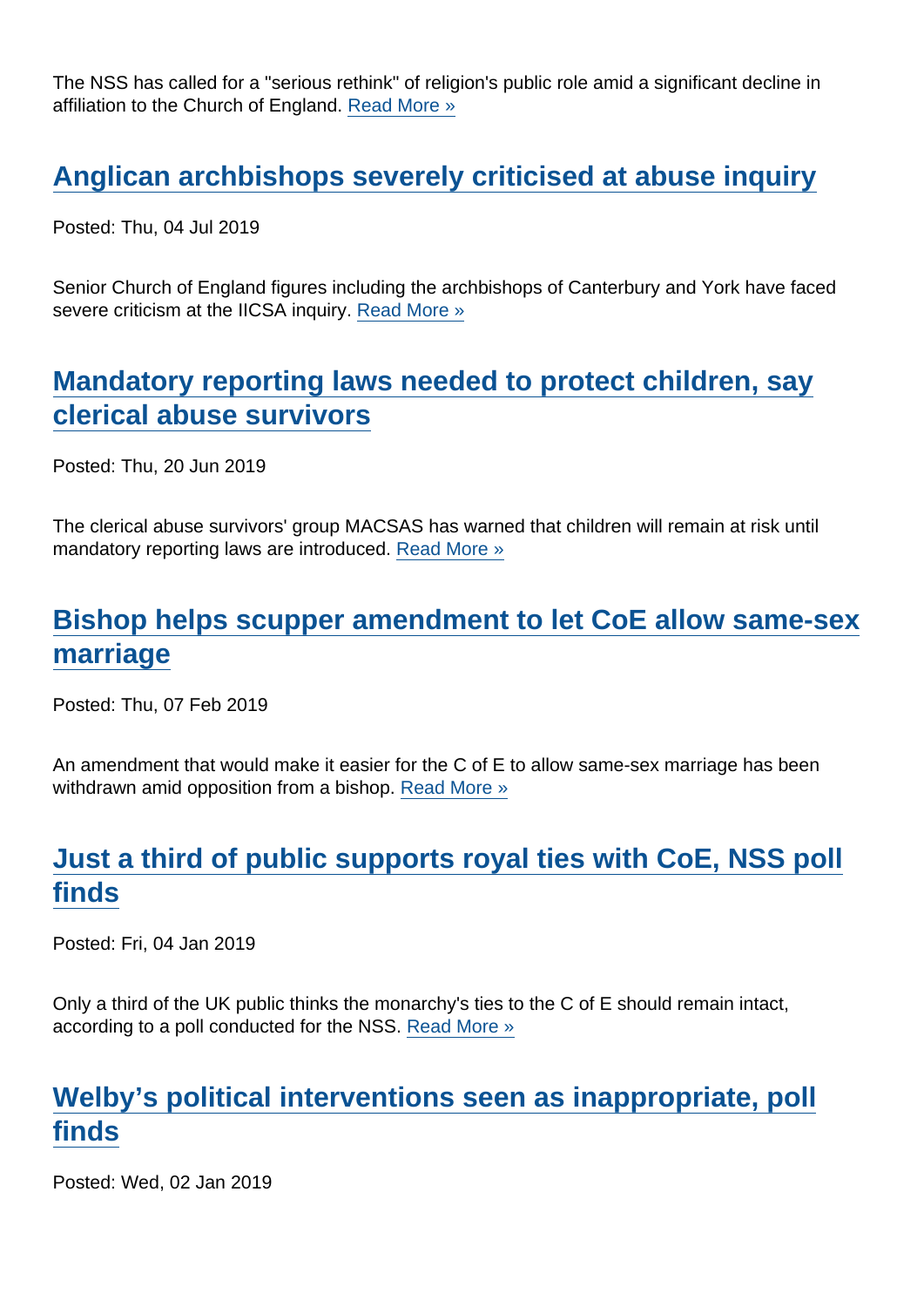A plurality of the public thinks it is inappropriate for the archbishop of Canterbury to express political opinions, a poll has found. [Read More »](https://www.secularism.org.uk/news/2019/01/welbys-political-interventions-seen-as-inappropriate-poll-finds)

#### [MP calls for mandatory reporting of child abuse during PMQs](https://www.secularism.org.uk/news/2018/11/mp-calls-for-mandatory-reporting-of-child-abuse-during-pmqs)

Posted: Thu, 29 Nov 2018

The NSS has welcomed an MP's call for a law to require the reporting of suspected child abuse, including in the Church of England. [Read More »](https://www.secularism.org.uk/news/2018/11/mp-calls-for-mandatory-reporting-of-child-abuse-during-pmqs)

#### [CoE spent £40m of public money without proper scrutiny,](https://www.secularism.org.uk/news/2018/11/coe-spent-gbp40m-of-public-money-without-proper-scrutiny-nss-reveals) [NSS reveals](https://www.secularism.org.uk/news/2018/11/coe-spent-gbp40m-of-public-money-without-proper-scrutiny-nss-reveals)

Posted: Thu, 22 Nov 2018

The government let the C of E spend £40m of taxpayers' money on cathedral repairs without proper scrutiny, NSS research has revealed. [Read More »](https://www.secularism.org.uk/news/2018/11/coe-spent-gbp40m-of-public-money-without-proper-scrutiny-nss-reveals)

#### [C of E wants unconditional government support for church](https://www.secularism.org.uk/news/2018/09/c-of-e-wants-unconditional-government-support-for-church-repairs) [repairs](https://www.secularism.org.uk/news/2018/09/c-of-e-wants-unconditional-government-support-for-church-repairs)

Posted: Fri, 28 Sep 2018

The NSS has urged the government not to submit to a Church of England demand for at least £30m per year for church maintenance. [Read More »](https://www.secularism.org.uk/news/2018/09/c-of-e-wants-unconditional-government-support-for-church-repairs)

## [Affiliation to C of E has halved since 2002, major survey](https://www.secularism.org.uk/news/2018/09/church-of-englands-established-status-unsustainable-following-sharp-decline-in-affiliation) [shows](https://www.secularism.org.uk/news/2018/09/church-of-englands-established-status-unsustainable-following-sharp-decline-in-affiliation)

Posted: Fri, 07 Sep 2018

The National Secular Society has called the Church of England's established status "unsustainable" after new figures revealed a sharp decline in affiliation. [Read More »](https://www.secularism.org.uk/news/2018/09/church-of-englands-established-status-unsustainable-following-sharp-decline-in-affiliation)

## ["Establishment" helped abusive bishop evade justice,](https://www.secularism.org.uk/news/2018/07/establishment-helped-abusive-bishop-evade-justice-inquiry-hears) [inquiry hears](https://www.secularism.org.uk/news/2018/07/establishment-helped-abusive-bishop-evade-justice-inquiry-hears)

Posted: Thu, 26 Jul 2018